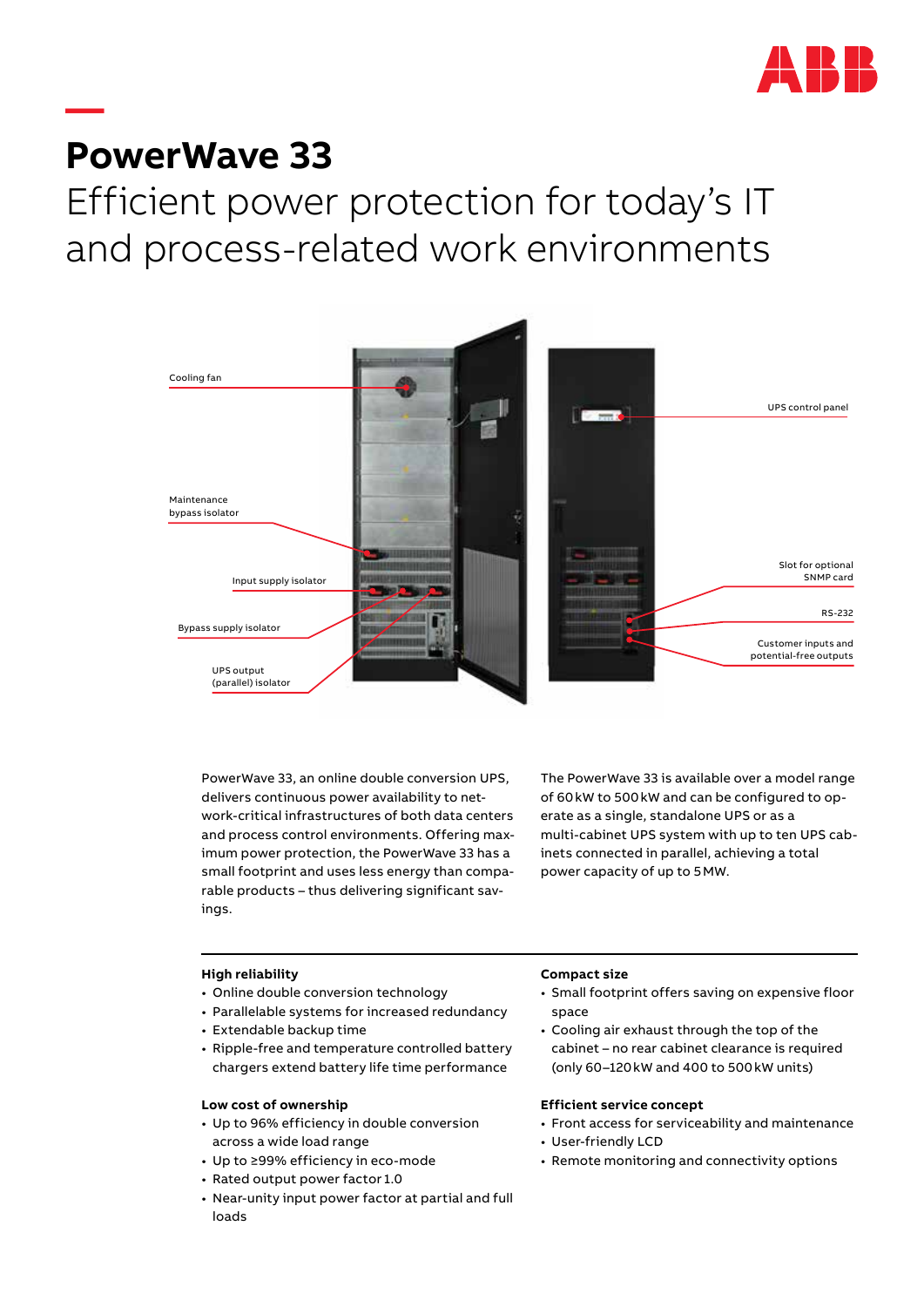# **— PowerWave 33** Product features

— 01

— 01 The PowerWave 33 is available in various configurations. —

02 As your power requirements grow, the UPS system grows with them – thanks to its scalability – even in the most confined spaces.











## **Easily scalable for capacity and redundancy**



Up to 10 units can be configured in parallel to provide up to five megawatts of UPS power or redundant backup. This scalability means the UPS system capacity can be sized to match the load requirements, with the possibility to add incremental capacity later, when power needs change. The resulting savings in power usage over the service life of the UPS are substantial.

#### **Space-saving and simple to service**

Space-saving mechanical design results in a power density of up to 363 kW/m<sup>2</sup> and front-totop airflow allows installation directly against a wall (60–120kW and 400–500kW units). For service, only frontal access is needed, which means that the total footprint with maintenance clearances is minimized.

Optionally a top cable entry enclosure may be used for the 400–500kW UPS. This enclosure permits the connection of all incoming power cables from the top and extends the overall width of the UPS by 500mm.

#### **Well optimized for modern loads**

A 1.0 rated output power factor means that each and every Watt of power is real power that is available for use. This helps with optimizing the complete electrical infrastructure in terms of switchgear and cabling, both upstream and downstream from the UPS.

Battery runtime can be optimized to match the exact needs. The UPS supports usage of 42–48 batteries (60 –120 kW units) or 44–50 batteries (160–500 kW units) in a single string, which minimizes the total cost of installation as an optimal configuration can be used and so there is no need to oversize the battery.

# **Mains-friendly with low input harmonics and advanced PFC**

This UPS's front-end rectifier actively controls the input power factor and has extremely low input current harmonic content. This means that no additional filters are required upstream and the UPS does not cause any disturbance to other equipment connected to the same input source. Unity input power factor and low harmonic distortion allows upstream cabling, switchgear and generator sizes to be optimized, and reduces heating of input transformers.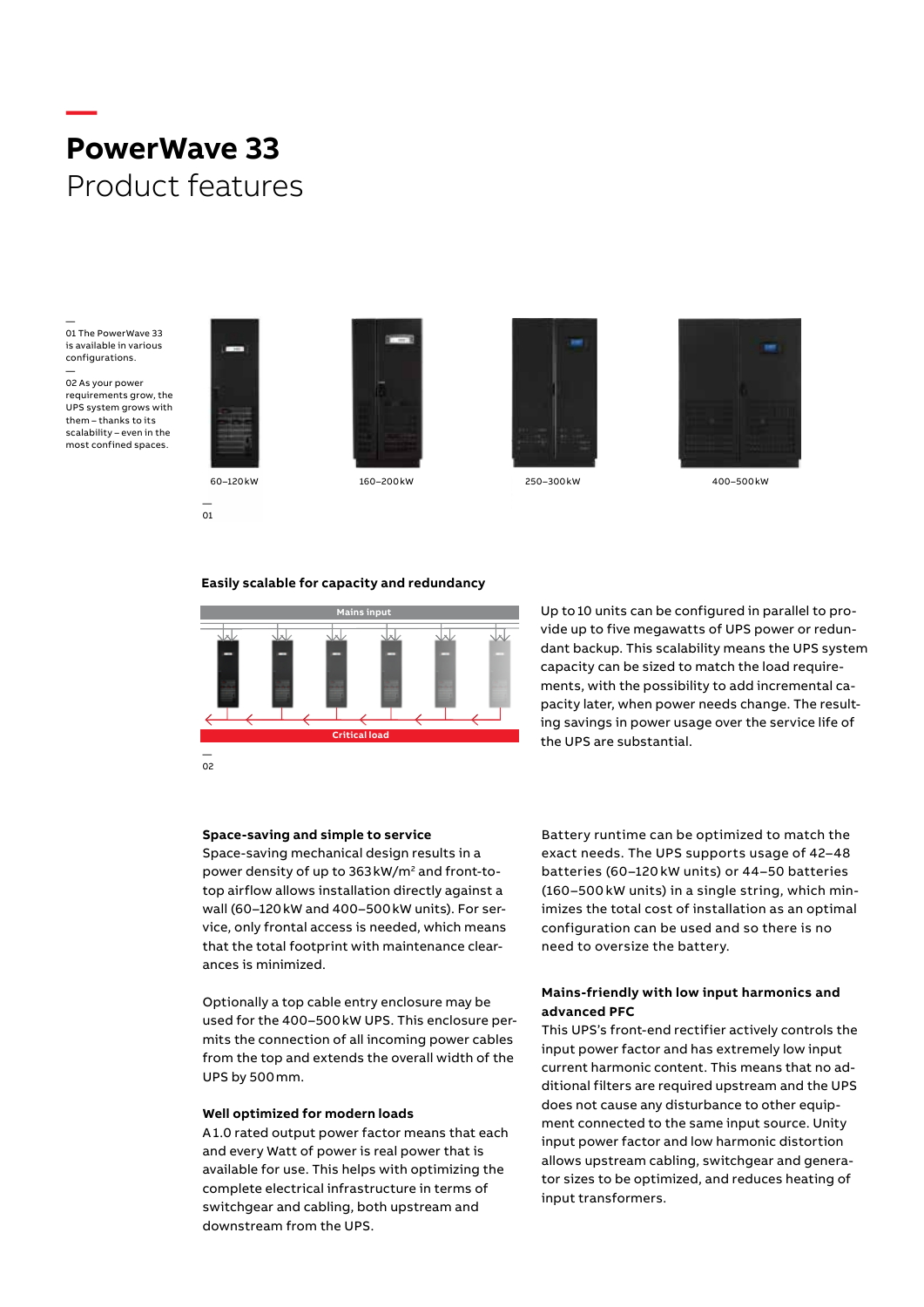# **— PowerWave 33** Available models



| <b>Cabinet type</b> | 60–120 kW           | 160-200kW             | 250–300 kW            | 400-500 kW                       |
|---------------------|---------------------|-----------------------|-----------------------|----------------------------------|
| Dimension w × h × d | 615×1975×480mm      | 850×1820×750mm        | 1100×1920×750mm       | $1650 \times 1994 \times 850$ mm |
| Footprint           | $0.3\,\mathrm{m}^2$ | $0.64 \,\mathrm{m}^2$ | $0.82 \,\mathrm{m}^2$ | .4m <sup>2</sup>                 |

## **UPS cabinet configuration**

- Online double conversion UPS
- HMI interface with mimic diagram and LCD (60– 200kW)
- Graphical touch screen display (250–500kW units)
- Input, bypass and battery protection fuses
- Manual bypass switch (optional for the units 400–500kW)
- Single- and dual-input feed available
- Communication interfaces: RS-232 port and 5 input dry contacts (incl.EPO and GEN On)

# **Options**

- Integrated back-feed protection
- Parallel system kit
- Synchronization kit
- Battery temperature sensor
- Remote panel (graphical touch screen display)
- Halogen-free cabling
- IP21
- Control and monitoring (relay card, ModBus RS-485, ModBus TCP/IP, SNMP)
- External battery cabinets
- Top cable entry enclosure (400–500kW units)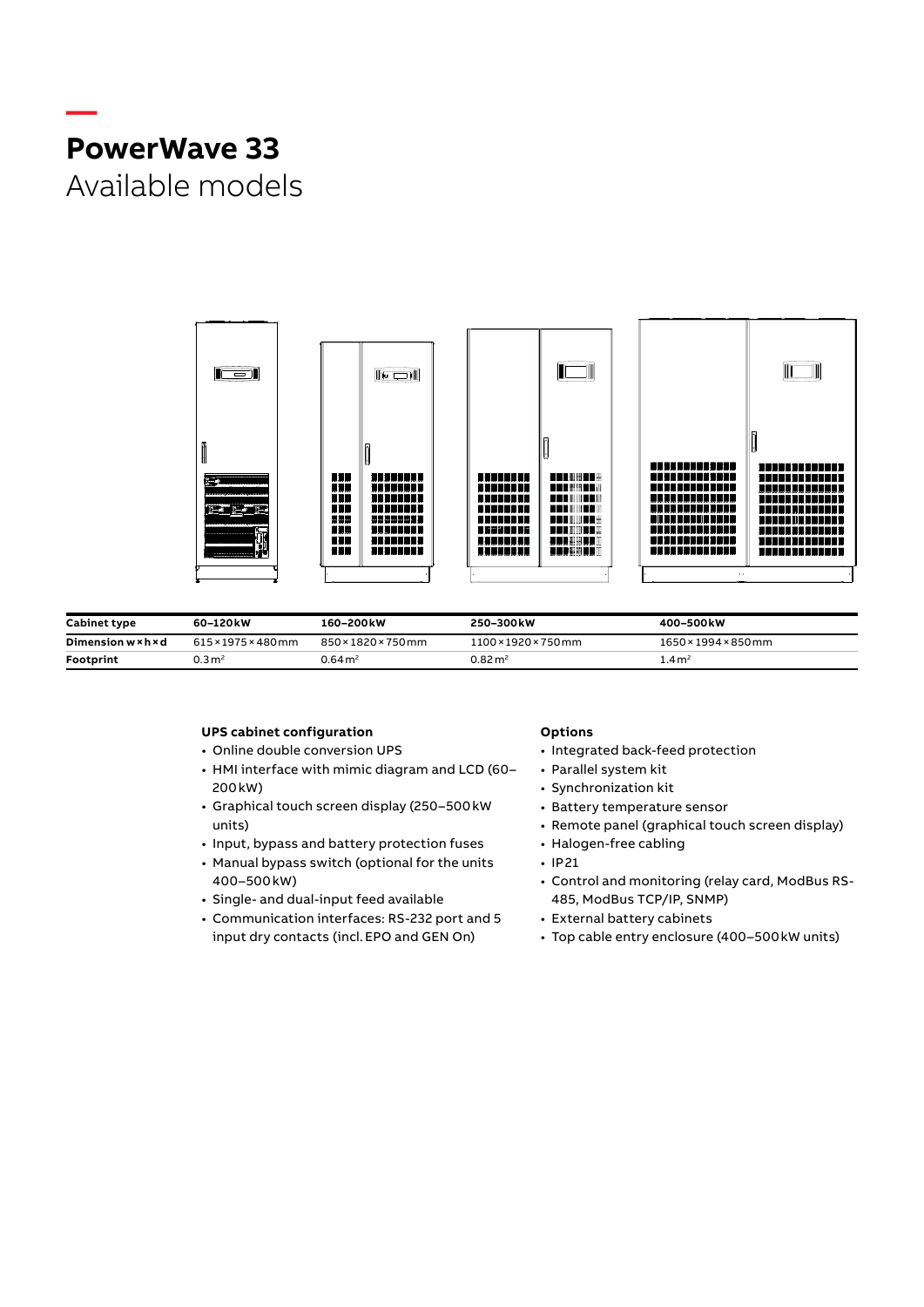# **— PowerWave 33 60–120 kW** Technical specification

| General data                      | 60 <sub>k</sub> w                                                  | 80 <sub>k</sub> w                              | 100 <sub>k</sub> w | 120 <sub>k</sub> w |  |  |  |  |  |
|-----------------------------------|--------------------------------------------------------------------|------------------------------------------------|--------------------|--------------------|--|--|--|--|--|
| Output power max.                 | 60kW                                                               | 80 <sub>k</sub> w                              | 100 <sub>k</sub> w | 120 <sub>k</sub> w |  |  |  |  |  |
| Output power factor               | 1.0                                                                |                                                |                    |                    |  |  |  |  |  |
| <b>Topology</b>                   | Online double conversion                                           |                                                |                    |                    |  |  |  |  |  |
| <b>Parallel configuration</b>     | Up to 10 units                                                     |                                                |                    |                    |  |  |  |  |  |
| <b>UPS type</b>                   | Standalone                                                         |                                                |                    |                    |  |  |  |  |  |
| Input                             |                                                                    |                                                |                    |                    |  |  |  |  |  |
| Nominal input voltage             |                                                                    | 3×380/220VAC+N, 3×400/230VAC+N, 3×415/240VAC+N |                    |                    |  |  |  |  |  |
| Voltage tolerance                 |                                                                    |                                                |                    |                    |  |  |  |  |  |
| (referred to 3×400/230V)          | For loads <100% (-10%, +15%), <80% (-20%, +15%), <60% (-30%, +15%) |                                                |                    |                    |  |  |  |  |  |
| <b>Input distortion THDi</b>      | ≤4%                                                                |                                                |                    |                    |  |  |  |  |  |
| Frequency                         | 35-70Hz                                                            |                                                |                    |                    |  |  |  |  |  |
| <b>Power factor</b>               | 0.99                                                               |                                                |                    |                    |  |  |  |  |  |
| Output                            |                                                                    |                                                |                    |                    |  |  |  |  |  |
| Rated output voltage              |                                                                    | 3×380/220VAC+N, 3×400/230VAC+N, 3×415/240VAC+N |                    |                    |  |  |  |  |  |
| <b>Voltage distortion</b>         | < 2%                                                               |                                                |                    |                    |  |  |  |  |  |
| Frequency                         | 50 Hz or 60 Hz                                                     |                                                |                    |                    |  |  |  |  |  |
| Overload capability               | 0.5 min.: 150% load / 5 min.: 125% load / 20 min.: 110% load       |                                                |                    |                    |  |  |  |  |  |
| <b>Unbalanced load</b>            | 100% (all three phases regulated independently)                    |                                                |                    |                    |  |  |  |  |  |
| <b>Efficiency</b>                 |                                                                    |                                                |                    |                    |  |  |  |  |  |
| <b>Double conversion</b>          | Up to 96%                                                          |                                                |                    |                    |  |  |  |  |  |
| In eco-mode configuration         | ≥99%                                                               |                                                |                    |                    |  |  |  |  |  |
| Environment                       |                                                                    |                                                |                    |                    |  |  |  |  |  |
| <b>Storage temperature</b>        | $-25^{\circ}$ C to +70 $^{\circ}$ C                                |                                                |                    |                    |  |  |  |  |  |
| <b>Operating temperature</b>      | 0°C to +40°C                                                       |                                                |                    |                    |  |  |  |  |  |
| Altitude configuration            | 1000m without derating                                             |                                                |                    |                    |  |  |  |  |  |
| <b>Battery</b>                    |                                                                    |                                                |                    |                    |  |  |  |  |  |
| <b>Battery type</b>               | Sealed, lead-acid, maintenance-free or NiCd                        |                                                |                    |                    |  |  |  |  |  |
| <b>Communications</b>             |                                                                    |                                                |                    |                    |  |  |  |  |  |
| <b>User interface</b>             | Optional                                                           |                                                |                    |                    |  |  |  |  |  |
| <b>Customer inputs</b>            | Remote shutdown, genset interface                                  |                                                |                    |                    |  |  |  |  |  |
| <b>Customer outputs</b>           | Potential-free contacts (optional), USB (optional)                 |                                                |                    |                    |  |  |  |  |  |
| <b>Standards</b>                  |                                                                    |                                                |                    |                    |  |  |  |  |  |
| Safety                            | IEC/EN 62040-1                                                     |                                                |                    |                    |  |  |  |  |  |
| Electromagnetic                   |                                                                    |                                                |                    |                    |  |  |  |  |  |
| compatibility (EMC)               | IEC/EN 62040-2                                                     |                                                |                    |                    |  |  |  |  |  |
| Performance                       | IEC/EN 62040-3                                                     |                                                |                    |                    |  |  |  |  |  |
| <b>Product certification</b>      | CE                                                                 |                                                |                    |                    |  |  |  |  |  |
| <b>Protection rating</b>          | <b>IP20</b>                                                        |                                                |                    |                    |  |  |  |  |  |
| Manufacturing                     | ISO 9001:2015, ISO 14001:2015, OHSAS18001                          |                                                |                    |                    |  |  |  |  |  |
| Weight, dimensions                |                                                                    |                                                |                    |                    |  |  |  |  |  |
| <b>Weight (without batteries)</b> | 198 kg                                                             | 206kg                                          | 228kg              | 230kg              |  |  |  |  |  |
| Dimensions w × h × d              | 615 × 1954 × 480 mm or 615 × 1978 × 480 mm (with feet)             |                                                |                    |                    |  |  |  |  |  |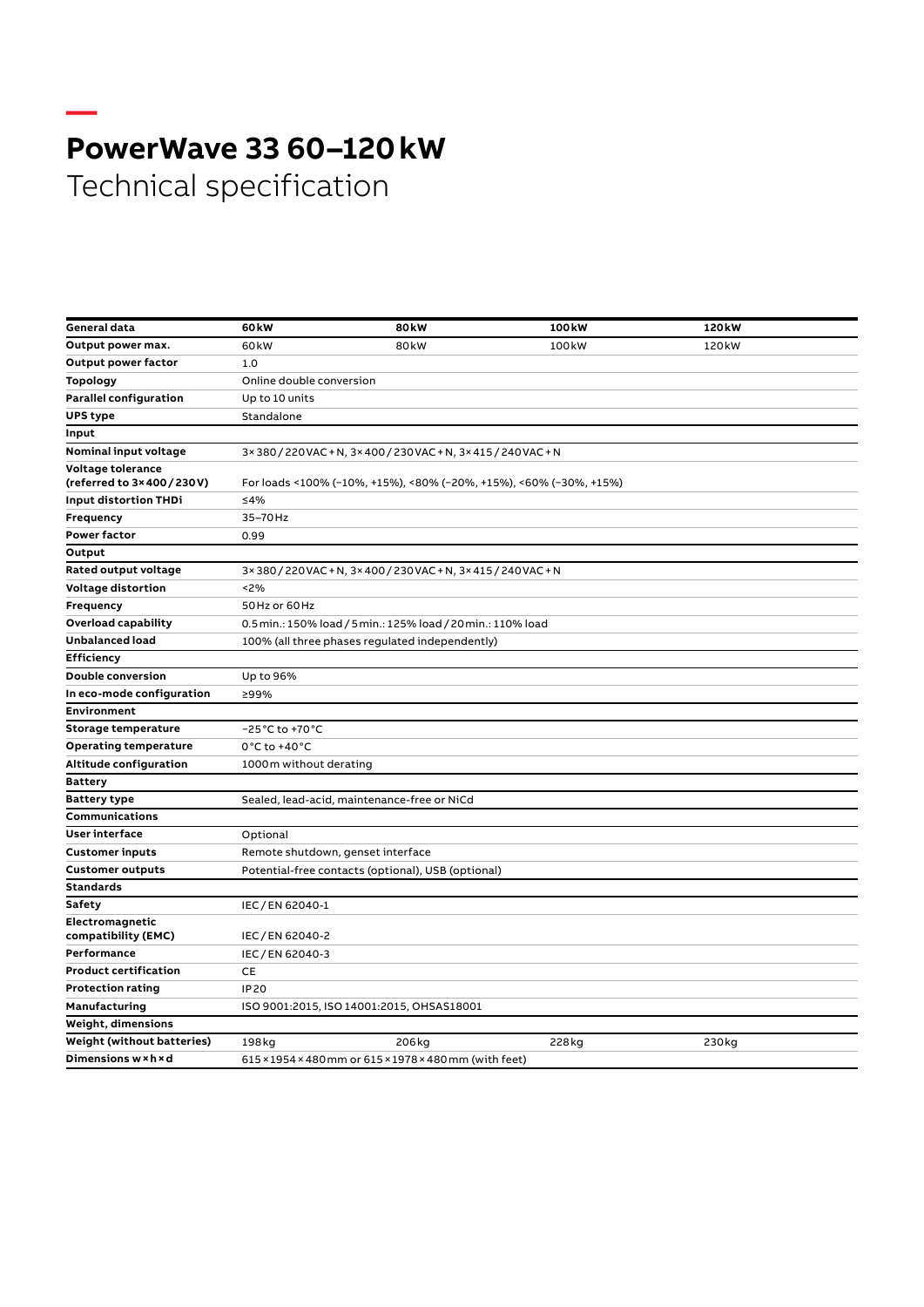# **— PowerWave 33 160–500 kW** Technical specification

| General data                      | 160 <sub>k</sub> w                        | 200 <sub>k</sub> w                                                 | <b>250kW</b>                                    | 300 <sub>k</sub> w | 400 <sub>k</sub> w | 500 <sub>k</sub> w |  |  |  |  |  |
|-----------------------------------|-------------------------------------------|--------------------------------------------------------------------|-------------------------------------------------|--------------------|--------------------|--------------------|--|--|--|--|--|
| Output power max.                 | 160 <sub>k</sub> w                        | 200 <sub>k</sub> w                                                 | 250 <sub>kW</sub>                               | 300kW              | 400 <sub>k</sub> w | 500 <sub>k</sub> w |  |  |  |  |  |
| Output power factor               | 1.0                                       |                                                                    |                                                 |                    |                    |                    |  |  |  |  |  |
| <b>Topology</b>                   | Online double conversion                  |                                                                    |                                                 |                    |                    |                    |  |  |  |  |  |
| <b>Parallel configuration</b>     | Up to 10 units                            |                                                                    |                                                 |                    |                    |                    |  |  |  |  |  |
| <b>UPS type</b>                   | Standalone                                |                                                                    |                                                 |                    |                    |                    |  |  |  |  |  |
| <b>Inbuilt batteries</b>          | Optional                                  |                                                                    |                                                 |                    |                    |                    |  |  |  |  |  |
| Input                             |                                           |                                                                    |                                                 |                    |                    |                    |  |  |  |  |  |
| Nominal input voltage             |                                           | 3×380/220V+N,3×400/230V+N,3×415/240V+N                             |                                                 |                    |                    |                    |  |  |  |  |  |
| Voltage tolerance                 |                                           |                                                                    |                                                 |                    |                    |                    |  |  |  |  |  |
| (referred to 3×400/230V)          |                                           | For loads <100% (-23%, +15%), <80% (-30%, +15%), <60% (-40%, +15%) |                                                 |                    |                    |                    |  |  |  |  |  |
| Input distortion THDi             | ≤3.5%                                     |                                                                    |                                                 |                    |                    |                    |  |  |  |  |  |
| Frequency                         | 35-70 Hz                                  |                                                                    |                                                 |                    |                    |                    |  |  |  |  |  |
| <b>Power factor</b>               | 0.99                                      |                                                                    |                                                 |                    |                    |                    |  |  |  |  |  |
| Output                            |                                           |                                                                    |                                                 |                    |                    |                    |  |  |  |  |  |
| Rated output voltage              |                                           |                                                                    | 3×380/220V+N,3×400/230V+N,3×415/240V+N          |                    |                    |                    |  |  |  |  |  |
| Voltage distortion                | 2%                                        |                                                                    |                                                 |                    |                    |                    |  |  |  |  |  |
| Frequency                         | 50Hz or 60Hz                              |                                                                    |                                                 |                    |                    |                    |  |  |  |  |  |
| <b>Overload capability</b>        | 1 min.: 135% load / 10 min.: 110% load    |                                                                    |                                                 |                    |                    |                    |  |  |  |  |  |
| <b>Unbalanced load</b>            |                                           |                                                                    | 100% (all three phases regulated independently) |                    |                    |                    |  |  |  |  |  |
| <b>Crest factor</b>               | 3:1 (load supported)                      |                                                                    |                                                 |                    |                    |                    |  |  |  |  |  |
| <b>Efficiency</b>                 |                                           |                                                                    |                                                 |                    |                    |                    |  |  |  |  |  |
| <b>Overall efficiency</b>         | Up to 96%                                 |                                                                    |                                                 |                    |                    |                    |  |  |  |  |  |
| In eco-mode configuration         | 98%                                       |                                                                    |                                                 |                    |                    |                    |  |  |  |  |  |
| Environment                       |                                           |                                                                    |                                                 |                    |                    |                    |  |  |  |  |  |
| Storage temperature               | -25 °C to +70 °C                          |                                                                    |                                                 |                    |                    |                    |  |  |  |  |  |
| <b>Operating temperature</b>      | $0^{\circ}$ C to +40 $^{\circ}$ C         |                                                                    |                                                 |                    |                    |                    |  |  |  |  |  |
| Altitude configuration            |                                           | 1000m without derating                                             |                                                 |                    |                    |                    |  |  |  |  |  |
| <b>Battery</b>                    |                                           |                                                                    |                                                 |                    |                    |                    |  |  |  |  |  |
| <b>Battery type</b>               |                                           | Sealed, lead-acid, maintenance-free or NiCd                        |                                                 |                    |                    |                    |  |  |  |  |  |
| <b>Communications</b>             |                                           |                                                                    |                                                 |                    |                    |                    |  |  |  |  |  |
| <b>Graphical display</b>          | Optional                                  |                                                                    | Yes                                             |                    |                    |                    |  |  |  |  |  |
| <b>Standards</b>                  |                                           |                                                                    |                                                 |                    |                    |                    |  |  |  |  |  |
| Safety                            | IEC/EN 62040-1                            |                                                                    |                                                 |                    |                    |                    |  |  |  |  |  |
| Electromagnetic                   |                                           |                                                                    |                                                 |                    |                    |                    |  |  |  |  |  |
| compatibility (EMC)               | IEC/EN 62040-2                            |                                                                    |                                                 |                    |                    |                    |  |  |  |  |  |
| Performance                       | IEC/EN 62040-3                            |                                                                    |                                                 |                    |                    |                    |  |  |  |  |  |
| <b>Product certification</b>      | CE                                        |                                                                    |                                                 |                    |                    |                    |  |  |  |  |  |
| <b>Protection rating</b>          | <b>IP20</b>                               |                                                                    |                                                 |                    |                    |                    |  |  |  |  |  |
| Manufacturing                     | ISO 9001:2015, ISO 14001:2015, OHSAS18001 |                                                                    |                                                 |                    |                    |                    |  |  |  |  |  |
| Weight, dimensions                |                                           |                                                                    |                                                 |                    |                    |                    |  |  |  |  |  |
| <b>Weight (without batteries)</b> | 290kg                                     | 310kg                                                              | 390kg                                           | 410kg              | 950 <sub>kg</sub>  | 1000kg             |  |  |  |  |  |
| Dimensions w × h × d              | 850×1820×750mm                            |                                                                    |                                                 | 1100×1920×750mm    |                    | 1650×1994×850mm    |  |  |  |  |  |